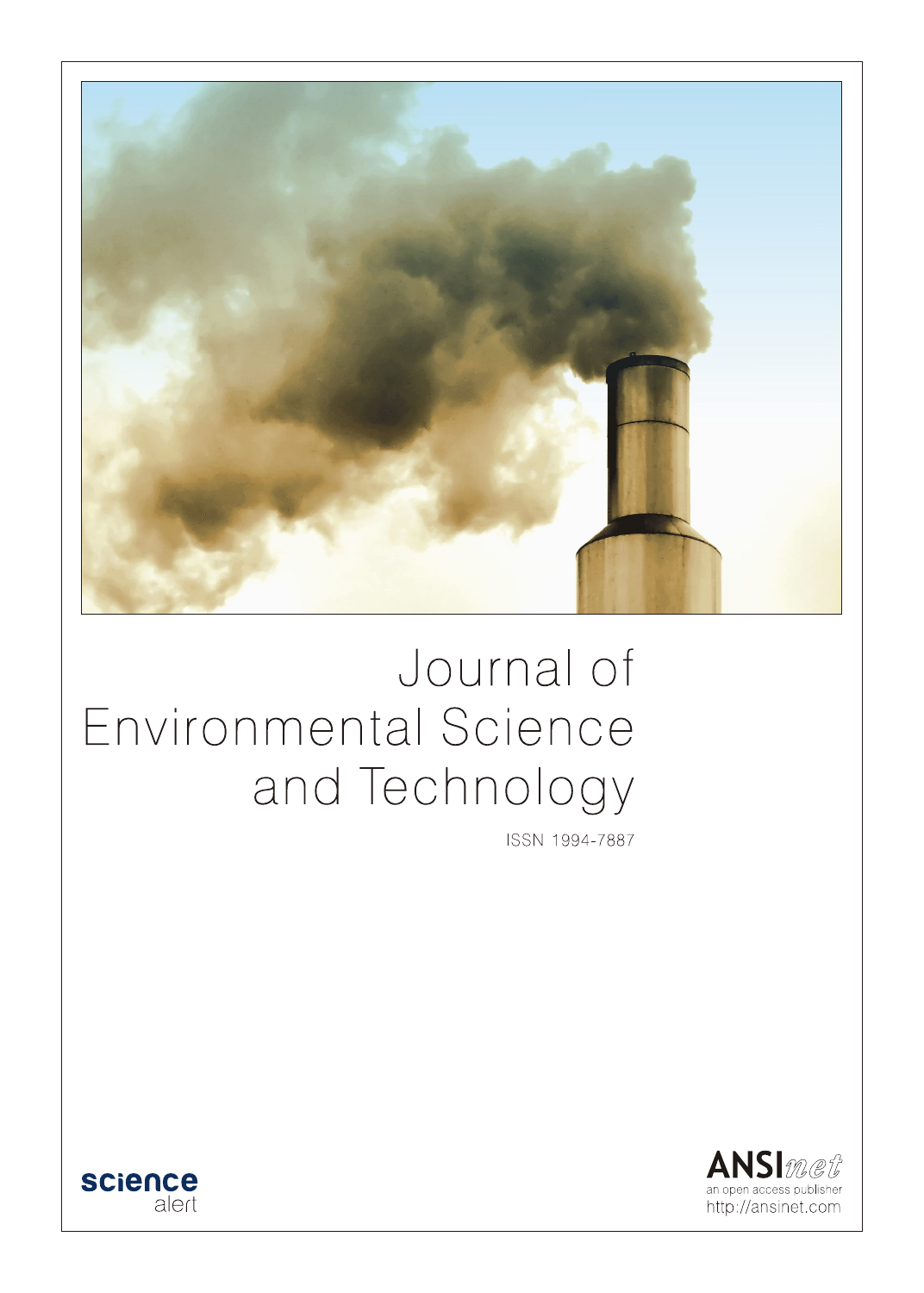# **OPEN ACCESS Journal of Environmental Science and Technology**

ISSN 1994-7887 DOI: 10.3923/jest.2020.86.93



# **Research Article Influence of Physicochemical and Mineralogical Characteristics of Soils on Groundwater Pollution Potential**

 $^1$ Joan Nyika,  $^1$ Ednah K. Onyari,  $^2$ Megersa Dinka and  $^3$ Shivani Bhardwaj

1 Department of Civil and Chemical Engineering, University of South Africa, Florida Science Campus, Cnr Christiaan de Wet Road, Pioneer Avenue, Johannesburg, South Africa 2 Department of Civil Engineering Science, University of Johannesburg, Auckland Park Campus 2006, Johannesburg, South Africa <sup>3</sup>Nanotechnology and Water Sustainability Unit, University of South Africa, Florida Science Campus, South Africa Cnr Christiaan de Wet Road, Pioneer Avenue, Johannesburg, South Africa

# Abstract

Background and Objective: Soil is an intermediary phase of land filled waste and groundwater and its physicochemical and mineralogical aspects are indicators of possible pollution. The current study assayed these characteristics in soils of Round hill landfill vicinity and correlated them to groundwater pollution. Materials and Methods: Soils were collected from 9 sampling sites of the landfill vicinity and analyzed for various physicochemical and mineralogical features. Physicochemical parameters were analyzed using descriptive statistics and analysis of variance while mineralogical data was presented as spectrum. Results: The findings showed infiltration potential of soil contaminants based on the ionic content and conductivity of topsoils and subsoils. High bulk density values indicated compaction and ability of soils to retain contaminants. High clay content in all soils depicted high surface area, low permeability and high potential of the soils to retain leachate. It was observed that quartz and halloysite were the major mineral phases in all soils. The presence of halloysite in sampled soils confirmed that they had high potential to adsorb leachate. Albite was present in 5 topsoils (L0, L50, L100, East 1 and West 1) but only in one subsoil (West 1). Conclusion: A low potential to pollute groundwater was deduced in the soils from their assayed physicochemical characteristics.

Key words: Soil contaminants, albite, leachate, halloysite, landfill vicinity, physicochemical parameters, groundwater pollution

Citation: Joan Nyika, Ednah Onyari, Megersa Dinka and Shivani Bhardwaj, 2020. Influence of Physicochemical and mineralogical characteristics of soils on groundwater pollution potential. J. Environ. Sci. Technol., 13: 86-93.

Corresponding Author: Ednah Onyari, Department of Civil and Chemical Engineering, University of South Africa, Florida Science Campus, Cnr Christiaan de Wet Road, Pioneer Avenue, Johannesburg, South Africa Tel: +2711 471 3379

Copyright: © 2020 Joan Nyika et al. This is an open access article distributed under the terms of the creative commons attribution License, which permits unrestricted use, distribution and reproduction in any medium, provided the original author and source are credited.

Competing Interest: The authors have declared that no competing interest exists.

Data Availability: All relevant data are within the paper and its supporting information files.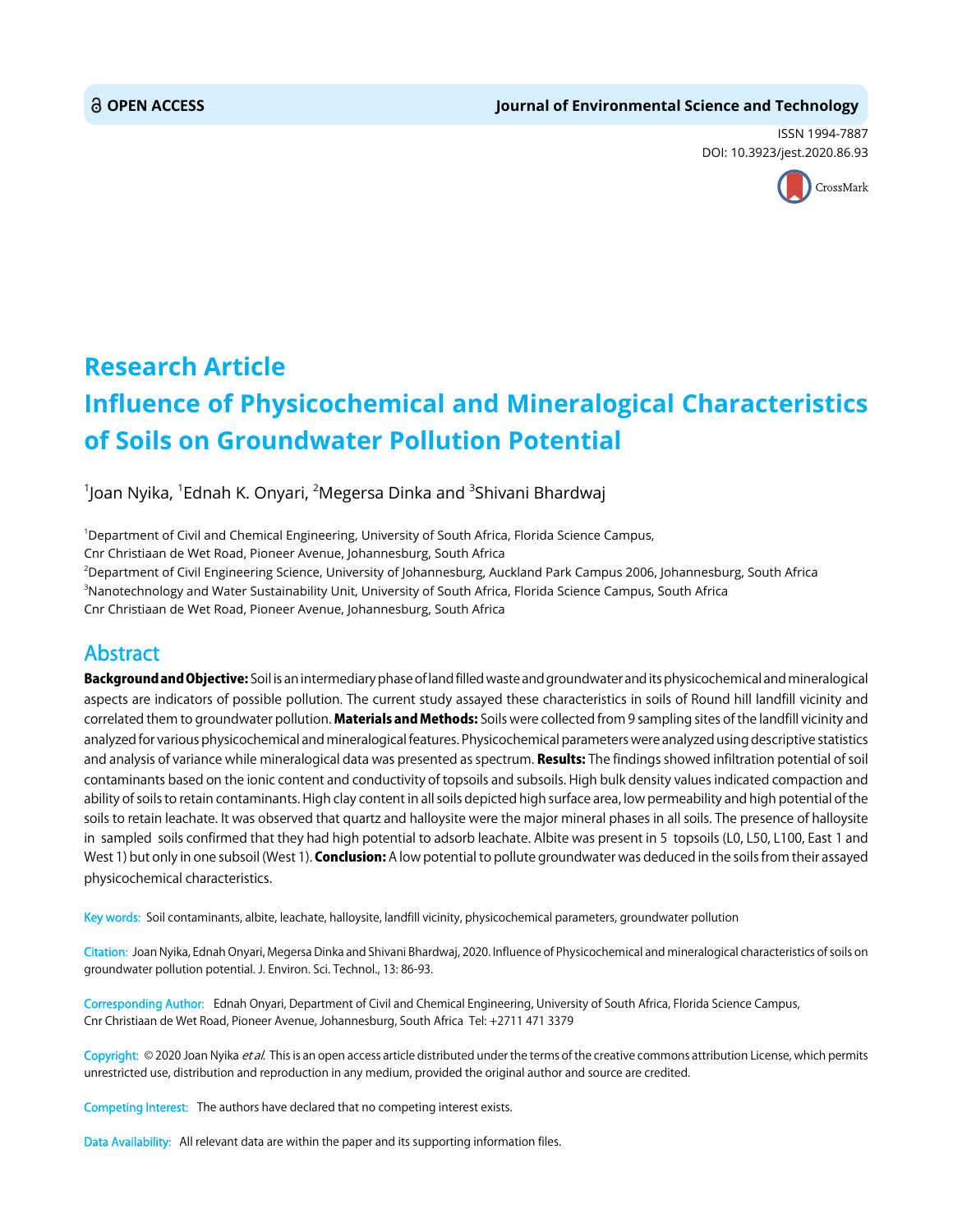# INTRODUCTION

Soil is a natural body, which is dynamic, living and whose formation and transformation is continuous based on temporal and spatial variations<sup>1</sup>. During dry conditions, soil textural changes are evident due to water retention capacity variations<sup>2</sup>. Furthermore, factors such as mineral availability, water redistribution and mineral supply influence soil functionality<sup>3</sup>. Therefore, the knowledge on dynamics of soil physicochemical and mineralogical characteristics is imperative even in decisions regarding solid waste management. This is because variability in soil characteristics due to land filling influences surface-and-ground-water resources<sup>1</sup>. Understanding soil behaviour particularly, its physical, mineral and water phases is essential in management of all other resources that it supports including solid waste<sup>2,3</sup>. Soil physical-chemistry of landfills defines the influence of leachate on the matrix as it moves along its migration paths. The concept is relevant in modern day where soils are threatened by high preference to landfill disposal, increased waste generation trends and limited waste management approaches. The situation is serious in landfills where soils are intermediary phases from dumpsites and aquifers and channel contaminants to groundwater<sup>3</sup>. Soil physicochemical properties thus have a significant role in influencing leachate plume migration, infiltration and contamination to both sub-surface and surface environs. Most relevant properties in this context include texture, moisture content, bulk density, particle density, electrical conductivity, dissolved ions and pH. A study in Abakaliki region of Nigeria, confirmed that soil physicochemical characteristics influence leachate contamination to ground water through the introduction of hazardous wastes in aquifer zones<sup>4</sup>. Furthermore, soil minerals have high affinity for trace element sorption where they scavenge and retain these contaminants $5$ .

Soil physicochemical and mineralogical characteristics assessment in landfills should be a mundane procedure to enhance safe solid waste management. These initiatives are aimed at controlling gaseous emissions, protecting aquifers and surrounding surface waters, characterising leachate and controlling its mobility<sup>6</sup>. In most cases, evaluation of physicochemical characteristics of landfill vicinity soils is not done and this has negative impacts on surrounding resources<sup>3</sup>. This negligence has made it difficult to leverage the soil strata abilities to retard pollutant dispersion and worsened their effects<sup>6</sup>. To reverse this trend, mineralogical and physicochemical properties of soils in land filled areas should be assayed periodically to assess any variability. Such periodic checks of soil aspects enhance contaminant buffering

through their attenuation in soil phases and reduce environmental impacts associated with its pollution<sup>7</sup>. Landfills influence t he physical and chemical composition of soils in their vicinities and conclusions on groundwater contamination threat can therefore be drawn by characterising soils as aimed in the current study. This study assessed the physical, chemical and mineralogical characteristics of soils from Roundhill landfill vicinity to evaluate their influence on groundwater contamination potential.

## MATERIALS AND METHODS

Soil sampling: The study area is located within Roundhill landfill vicinity located at latitude 32°53'13.66" S and longitude 27°37'26.20" E in South Africa's Berlin town. The area is sloppy, has hot climate and previously was used as a natural grassland. Soils were collected from 8 sites and a reference site 2 km away from the landfill. Of the eight sampling sites, 5 were collected at 0 (L0), 50 (L50), 100 (L100), 250 (L250) and 500 (L500) meters away from the landfill site, one on the east (East 1), another on the west (West 1) and one on the south west side (West 2) of the facility. At each sampling site, soil was taken from 30 and 100 cm depths to represent the topsoil and subsoil, respectively using a soil auger. Soils were emptied in plastic bags for further analysis at Eureka laboratories of the University of South Africa, Florida campus. The research was conducted between October, 2018-February, 2019.

Physical analysis: Physical characteristics including analysis of soil particle sizes, bulk density, Water Holding Capacity (WHC), particle density and moisture content were determined. The clod method was used in bulk density determination<sup>8</sup>, while Piper<sup>9</sup> method was used to measure the WHC of soils. Particle density was determined using the submersion method<sup>10</sup> while particle sizes were determined by sedimentation method<sup>11</sup>. Gravimetric method was used in determining soil moisture content $12$ .

Chemical analysis: Soil pH was determined by potentiometry while Electric Conductivity (EC) and Total Dissolved Solids (TDS) were determined using their respective meters $13$ . Total Organic Carbon (TOC) was determined using the Loss On Ignition (LOI) technique where a known amount of soil was subjected to  $700^{\circ}$ C heat for 4 h to destroy its organic matter14. The soil was cooled, reweighed and differences of initial and final soil weight were used to calculate percentage TOC.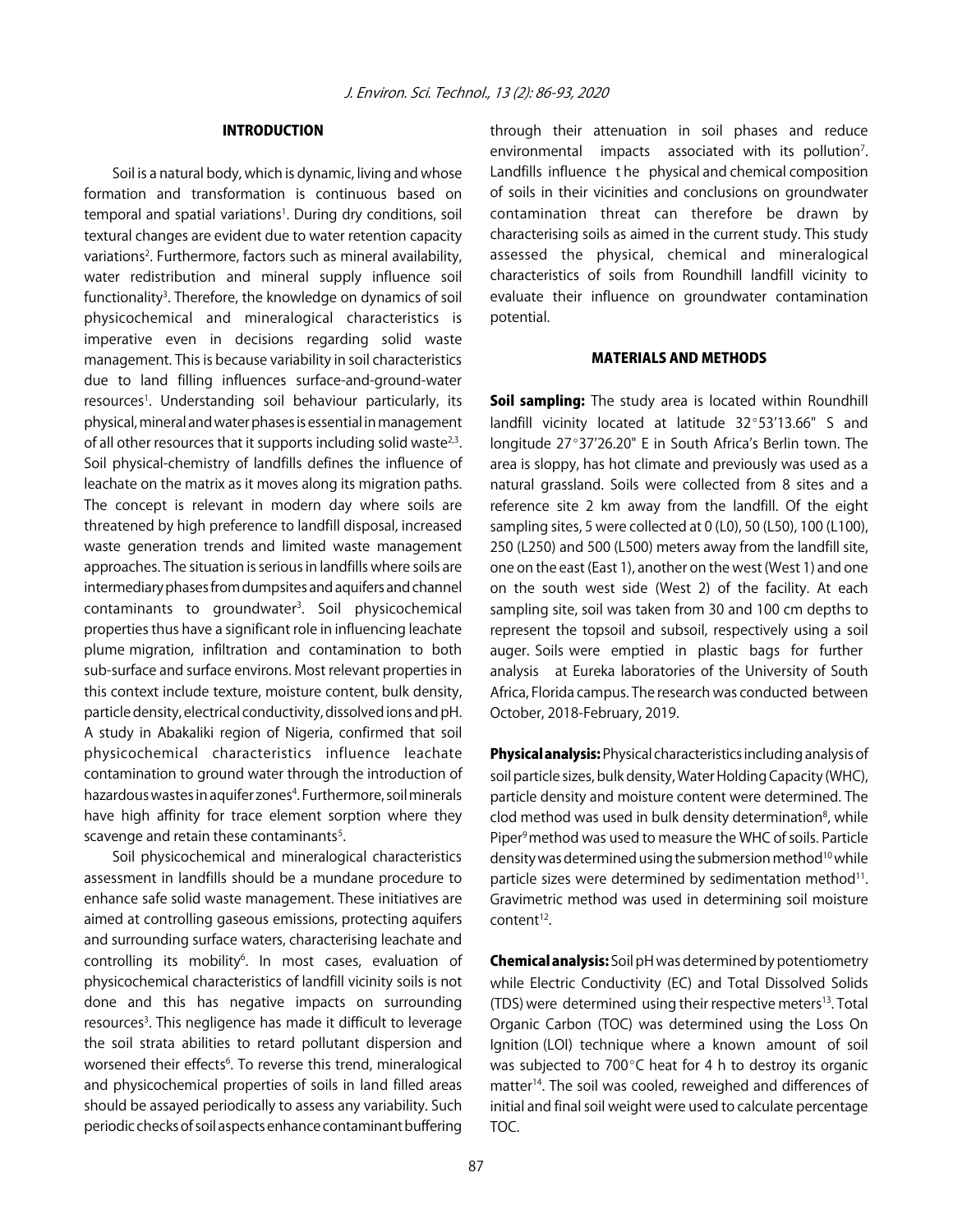Mineralogical analysis: To identify the mineral phases in the soil samples, X-ray Diffraction (XRD) analysis was conducted using a prescribed method<sup>15</sup>. The soil samples were ovendried at  $105^{\circ}$ C, crushed, milled and homogenised to powders of below 50 µm particle size. About 2g of each sample was placed on XRD's acrylic holder in readiness for analysis. Using XRD equipment (Siemens D500) at CuK $\alpha$ radiation, 30 mA, 40 kV and 20 reflections, soil samples were analyzed at 0-80 degrees every 2 sec count time and  $0.02^{\circ}$ step size. Mineral identification was done by matching observed spectra with the International Centre for Diffraction Database (ICDD) of 2004 and results were presented as spectrum.

**Statistical analysis:** Descriptive statistics including graphs, arithmetic mean, maximum, standard deviation and minimum values were used to describe the physicochemical parameters of sampled soils. One-way analysis of variance (ANOVA) was used to assess significant differences in the means of various parameters at  $\alpha = 0.05$  significance level. Obtained data was processed using XLSTAT statistical tool at 95% significance level.

## **RESULTS**

**Physical characteristics:** Physical characteristics of sampled soils are shown in Fig. 1 and Table 1. Soils of the study area were mainly fines with a higher percentage of clay compared to silt and sand particles (Fig. 1). The distribution of soil particles was uniform in top and subsoils of all sampling sites.

Table 1: Physical characteristics of soils in the study area

Results of moisture content, WHC, bulk and particle density in soils were as shown in Table 1. Moisture content ranged from 12.7-18.7% for top-soils and 15.2-30.6% for subsoils. Bulk density values of top-soils ranged between 1.15 and 1.27 g  $cm^{-3}$  while subsoils were between 1.4 and  $1.89$  g cm<sup>-3</sup>. Subsoils at East 1 and L500 sampling sites had higher bulk density values of 1.79 and 1.89 g  $cm^{-3}$ , respectively. Particle density values ranged from 2.55- 2.78 and 2.58-2.8 g cm<sup>-3</sup> for top and subsoils, respectively. WHC levels were between 41-49 and 42-50% for top and subsoils, respectively. Standard deviation, Coefficient of Variation (CV) and skewness values of each parameter were low and depicted their minimal variability in relation to the mean. ANOVA reported a p-value of 1 and confirmed no significant differences between the means of various sampling sites at  $\alpha = 0.05$  significance level as was shown in Table 2.

Chemical characteristics: Results of pH, EC, TDS and OC in top and subsoils soils were as shown in Table 3. Soil pH levels were slightly alkaline and ranged between 7.14-7.9 and 7.4-7.9 for top and subsoils, respectively. Mean EC levels of top and subsoils were 250.8 and 220.3  $\mu$ m cm<sup>-3</sup> while TDS values were 168 mg L<sup>-3</sup> and 147.6 mg L<sup>-3</sup> in respective order. TOC levels ranged between 1.6-8.9 and 0.8-5.3% for top and subsoils, respectively. The standard deviation values of EC and TDS were higher compared to other parameters and depicted high variability in the sampling sites although ANOVA reported a p-value of 0.97 that showed no significant differences in the means of various sampling points (Table 2, 3).

|                  | Moisture content (%) |        | Bulk density (q $cm^{-3}$ ) |        | Particle density (q $cm^{-3}$ ) |        | Water holding capacity (%) |        |
|------------------|----------------------|--------|-----------------------------|--------|---------------------------------|--------|----------------------------|--------|
| Samples          | 30 cm                | 100 cm | 30 cm                       | 100 cm | 30 cm                           | 100 cm | 30 cm                      | 100 cm |
| L <sub>0</sub>   | 16.6                 | 30.6   | 1.20                        | 1.64   | 2.61                            | 2.72   | 45                         | 42     |
| L50              | 13.3                 | 19.4   | 1.15                        | 1.64   | 2.60                            | 2.64   | 48                         | 43     |
| L <sub>100</sub> | 13.2                 | 18.1   | 1.15                        | 1.62   | 2.65                            | 2.70   | 49                         | 50     |
| L250             | 17.8                 | 20.9   | 1.22                        | 1.53   | 2.66                            | 2.74   | 41                         | 44     |
| L500             | 15.9                 | 16.2   | 1.19                        | 1.89   | 2.78                            | 2.65   | 47                         | 43     |
| East 1           | 12.7                 | 15.2   | 1.27                        | 1.79   | 2.67                            | 2.58   | 44                         | 48     |
| West 1           | 17.2                 | 17.2   | 1.20                        | 1.40   | 2.55                            | 2.80   | 49                         | 50     |
| West 2           | 18.7                 | 20.4   | 1.26                        | 1.56   | 2.71                            | 2.67   | 42                         | 49     |
| Blank            | 15.9                 | 15.9   | 1.19                        | 1.49   | 2.63                            | 2.59   | 44                         | 45     |
| Minimum          | 12.7                 | 15.2   | 1.15                        | 1.40   | 2.55                            | 2.58   | 41                         | 42     |
| Maximum          | 18.7                 | 30.6   | 1.27                        | 1.89   | 2.78                            | 2.80   | 49                         | 50     |
| Mean             | 15.7                 | 19.9   | 1.20                        | 1.60   | 2.70                            | 2.70   | 45.4                       | 46     |
| Deviation (SD)   | 2.2                  | 4.7    | 0.04                        | 0.10   | 0.07                            | 0.07   | 2.9                        | 3.2    |
| CV(% )           | 13.8                 | 23.4   | 3.40                        | 9.20   | 2.50                            | 2.70   | 6.5                        | 7.0    |
| Skewness         | $-0.3$               | 2.0    | 0.40                        | 0.60   | 0.60                            | 0.30   | $-0.2$                     | 0.2    |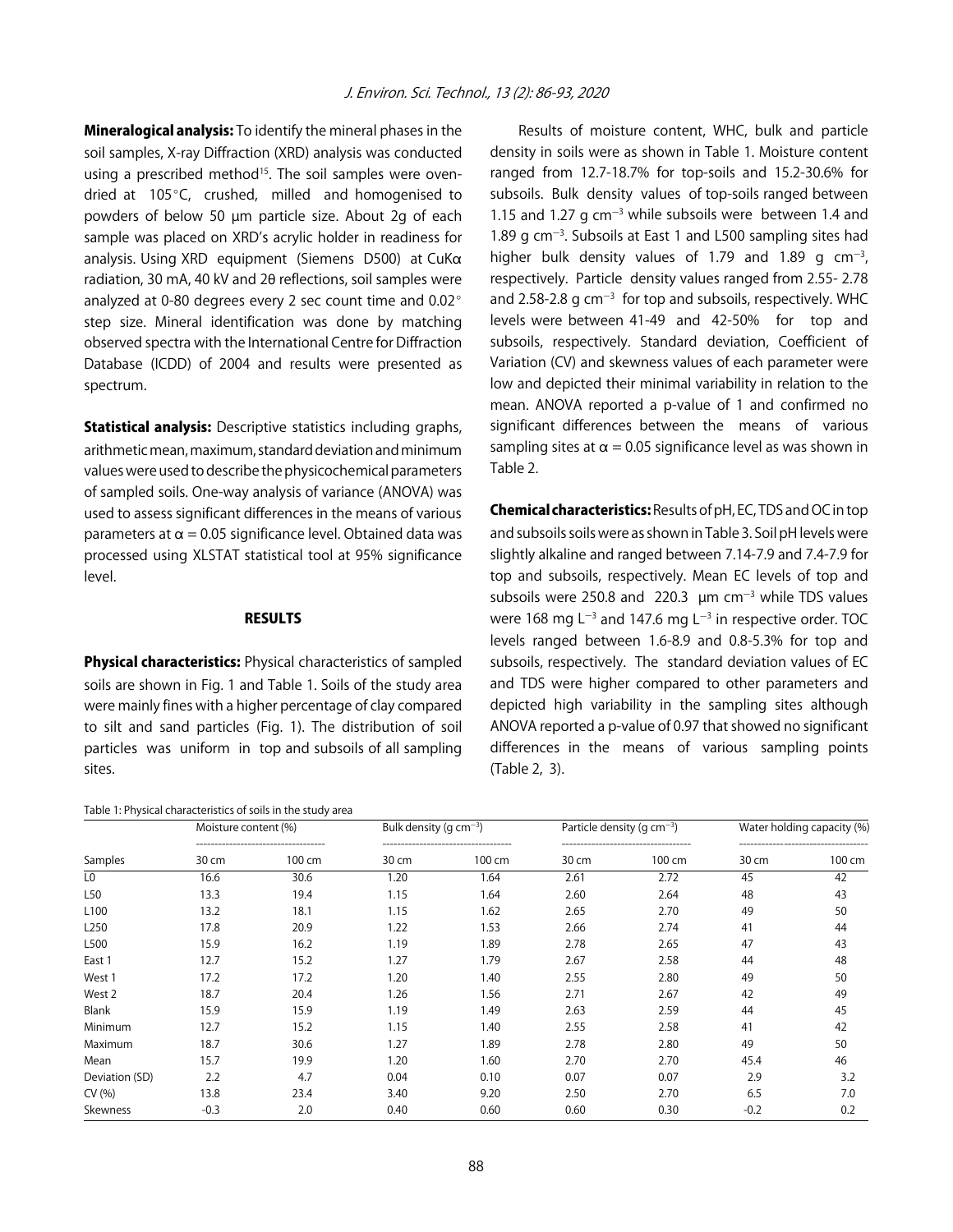J. Environ. Sci. Technol., 13 (2): 86-93, 2020



# Fig. 1: Percentage sand, silt and clay in the soils

|  |  |  |  |  |  |  |  |  | Table 2: ANOVA results of physical and chemical characteristics of soils at 95% significance level |  |
|--|--|--|--|--|--|--|--|--|----------------------------------------------------------------------------------------------------|--|
|--|--|--|--|--|--|--|--|--|----------------------------------------------------------------------------------------------------|--|

| <b>ANOVA</b>             | F-value | critical | p-value |
|--------------------------|---------|----------|---------|
| Physical characteristics | 0.01    | 2.09     | 00.1    |
| Chemical characteristics | 0.29    | 2.09     | 0.97    |
|                          |         |          |         |

Table 3: Results of assayed chemical parameters of soils

|                  | pH    |                                                 | EC ( $\mu$ m cm <sup>-1</sup> ) |                                                | TDS (mg $L^{-1}$ ) |                                                | <b>TOC</b> |        |
|------------------|-------|-------------------------------------------------|---------------------------------|------------------------------------------------|--------------------|------------------------------------------------|------------|--------|
| Samples          | 30 cm | -------------------------------------<br>100 cm | 30 cm                           | ------------------------------------<br>100 cm | 30 cm              | ------------------------------------<br>100 cm | 30 cm      | 100 cm |
| L0               | 7.65  | 7.97                                            | 246                             | 206                                            | 164.82             | 138.02                                         | 2.1        | 5.3    |
| L <sub>50</sub>  | 7.70  | 7.46                                            | 199                             | 186                                            | 133.33             | 124.62                                         | 1.6        | 2.6    |
| L100             | 7.14  | 7.55                                            | 211                             | 208                                            | 141.37             | 139.36                                         | 1.7        | 2.1    |
| L <sub>250</sub> | 7.73  | 7.86                                            | 287                             | 144                                            | 192.29             | 96.48                                          | 2.7        | 0.8    |
| L500             | 7.90  | 7.40                                            | 219                             | 269                                            | 146.73             | 180.23                                         | 2.7        | 3.5    |
| East 1           | 7.35  | 7.88                                            | 310                             | 295                                            | 207.70             | 197.65                                         | 6.0        | 0.9    |
| West 1           | 7.79  | 7.70                                            | 239                             | 105                                            | 160.13             | 70.35                                          | 1.6        | 1.6    |
| West 2           | 7.40  | 7.49                                            | 191                             | 273                                            | 127.97             | 182.91                                         | 2.8        | 4.4    |
| Blank            | 7.72  | 7.60                                            | 355                             | 297                                            | 237.85             | 198.99                                         | 8.9        | 2.6    |
| Minimum          | 7.14  | 7.40                                            | 191                             | 105                                            | 127.97             | 70.35                                          | 1.6        | 0.8    |
| Maximum          | 7.90  | 7.90                                            | 355                             | 297                                            | 237.85             | 198.99                                         | 8.9        | 5.3    |
| Mean             | 7.60  | 7.70                                            | 250.8                           | 220.3                                          | 168.00             | 147.60                                         | 3.3        | 2.6    |
| Deviation (SD)   | 0.20  | 0.20                                            | 55.6                            | 68.2                                           | 37.20              | 45.70                                          | 2.5        | 1.5    |

EC: Electric conductivity, TDS: Total dissolved solids, TOC: Total organic carbon

| Sampling sites   | Topsoils (30 cm)                | Subsoils (100 cm)                 |
|------------------|---------------------------------|-----------------------------------|
| LO.              | Magnesium iron sulphide, albite | Potassium silicon oxide hydroxide |
| L50              | Albite                          | Goethite                          |
| L <sub>100</sub> | Rutile, albite                  | Goethite                          |
| L250             | Calcium aluminium silicate      | Faujasite, anorthitesodian        |
| L500             | Gismondine                      | Gismondine                        |
| East 1           | Ilmenite, albite                | Anorthitesodian                   |
| West 1           | Calcium mica, albite            | Albite                            |
| West 2           | Rutile, goethite                | Anorthitesodian, clinochrysotile  |
| Blank            | Anorthite                       | Tosudite, rutile                  |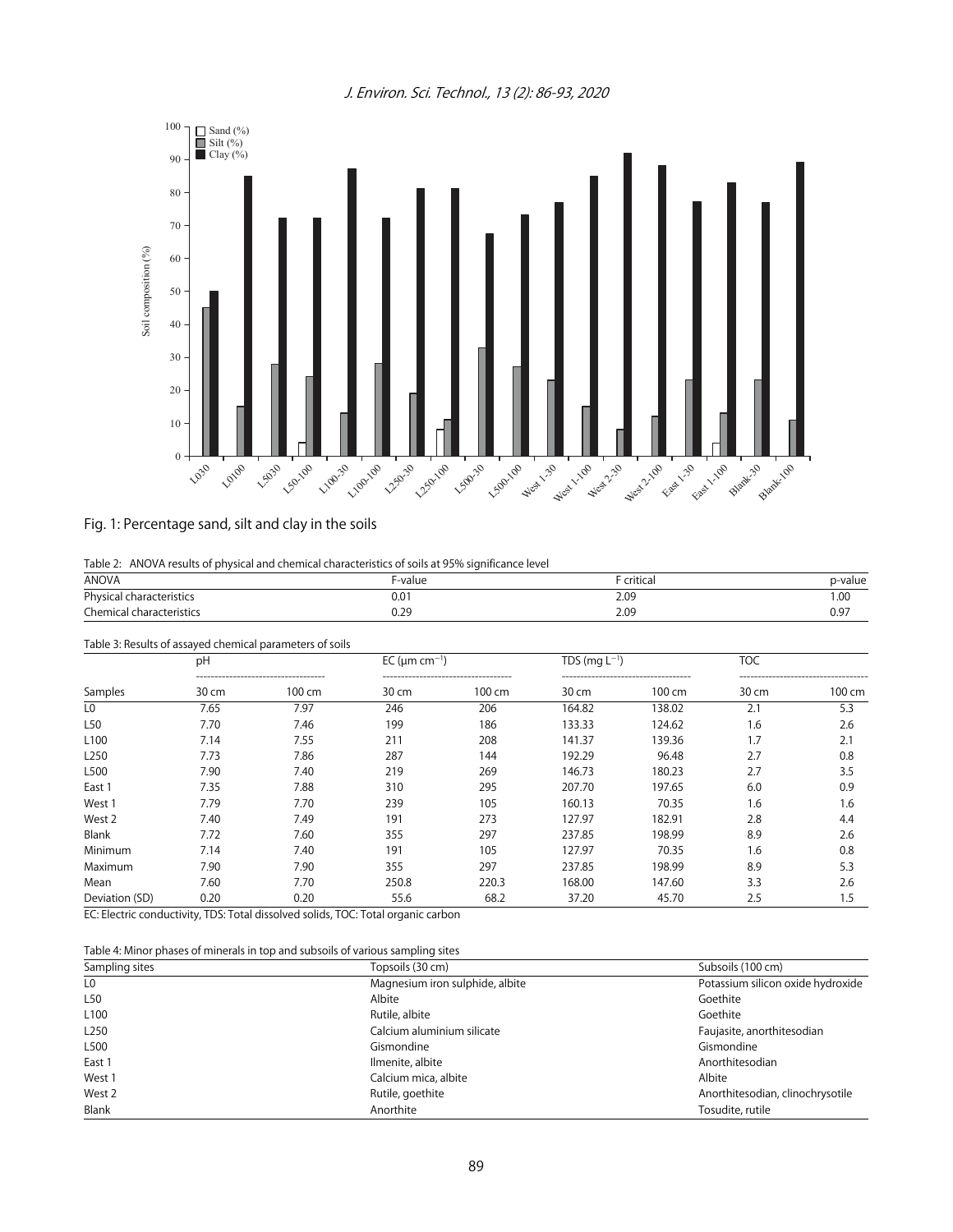J. Environ. Sci. Technol., 13 (2): 86-93, 2020



Fig. 2(a-b): Major mineral phases found at sampling site L0, (a) Topsoils and (b) Subsoils All 9 sampling sites had quartz and halloysite minerals in both top and subsoils, although in different percentages

**Mineralogical analysis:** Mineralogical composition in top and subsoils of various sampling points determined by XRD were as shown in Fig. 2 and Table 4. From Fig. 2, it is observed that quartz and halloysite were the major mineral phases identified in all soils irrespective of depth.

Other minor mineral phases identified at various sampling sites are shown in Table 4. There was great variation in the composition of minerals identified and they were enriched with elements such as Na, Mg, Ca and K. Albite occurred in 5 of the 9 top soils (L0, L50, L100, East 1 and West 1) but only in 1 subsoil (West 1).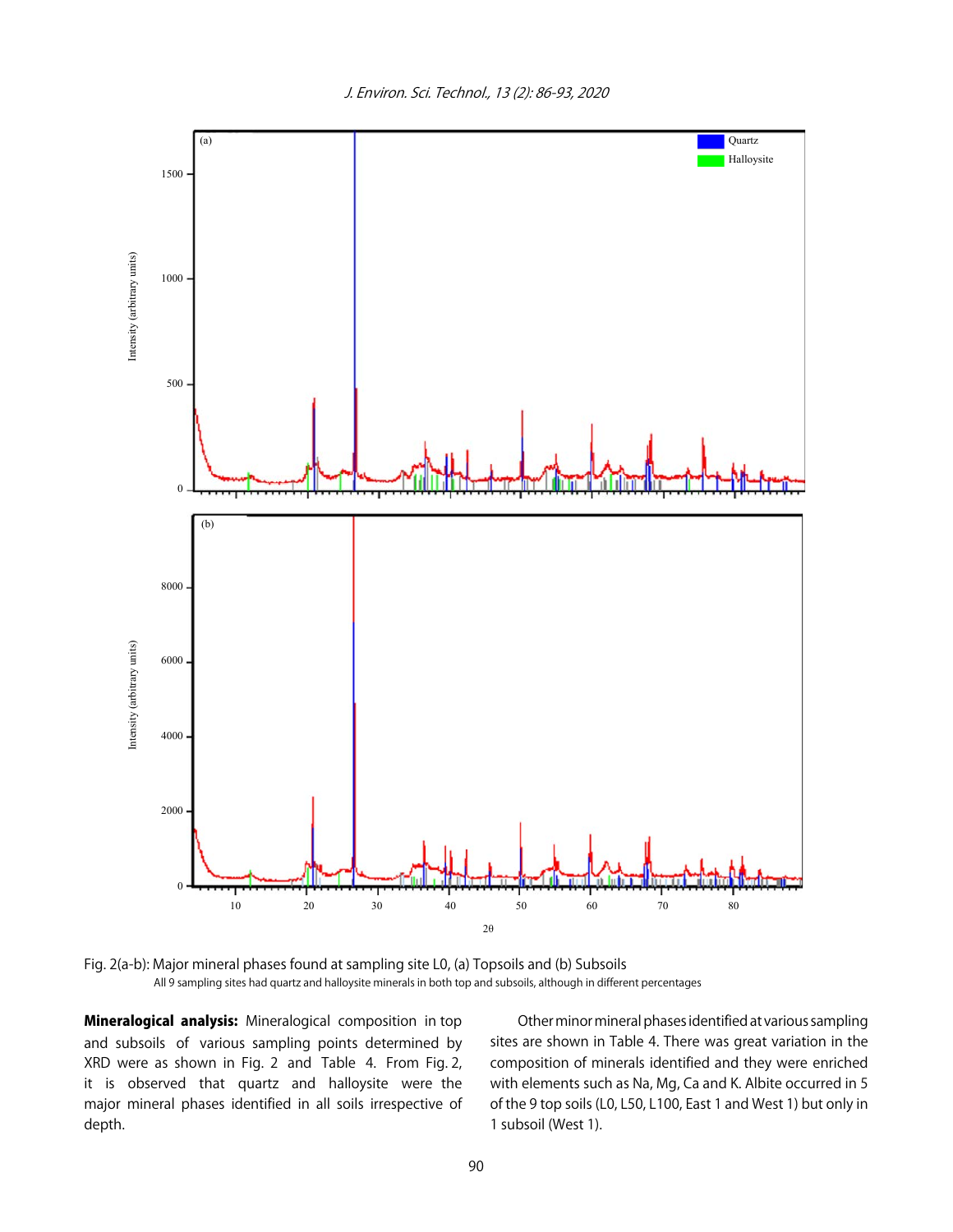# DISCUSSION

Current findings showed that area soils had high clay content, high moisture content, slightly alkaline pH, low TOC and were dominated with silica and aluminium in their mineral phases. Soils of the study area had a silty clayey nature irrespective of depths, which corresponded to their low drainage, permeability and high pollutant retention capacity. The findings agreed with a previous research that characterised area soils as red dolerites containing more than 55% clay content<sup>16</sup>. Soils had uniform particulate distribution, possibly because of their natural occurrence rather than by alluviation as observed in a related study that attributed non-uniformity of particles to inter-horizon translocation of soil particles<sup>6</sup>. High moisture content compared to 0-10% range of semi-arid soils could be due to the landfill's ability to store water that runs-off as leachate, a trend that was reported in Gaborone landfill of Botswana<sup>6,17</sup>. High moisture content could be attributed to the clayey nature of area soils since such soils are de-aerated and have displaced air and oxygen that promote water retention<sup>18</sup>. Bulk density values of soils were within the prescribed range of 1.1-1.6 g cm $^{-3}$  for fines $^{19}$ except two sampling sites whose values corresponded to rocky, compacted and strongly indurated soils<sup>20</sup>. Particle density values were within the normal ranges of 2.65-2.85 g cm<sup>-3</sup> for soils where quartz is the main mineral while WHC values were in the normal range of 45-55% for clayey soils<sup>21</sup> and depicted the soil particles as fines with great surface area. From the physical characteristics results, area soils were protective barriers of leachate migration to groundwater just like in Abakaliki landfills where soils had low implication on groundwater due to a clayey nature, strong induration and high WHC<sup>4</sup>.

Assayed pH values of soils agreed with findings of previous studies in dumpsites where soils were slightly alkaline6,18,22. The EC and TDS results corresponded to the presence of soluble salts in soils possibly from their enhancement by landfill leachate as reported in Nigerian soils near landfills<sup>18</sup>. Metal scraps that were part of landfilled waste were possible causes of high EC levels as reported in Enugu-Port Harcourt landfills of Nigeria<sup>22</sup>. Evaporation in top-soils compared to subsoils leading to salt concentration possibly explained the high EC and TDS levels of the former, as was the case in Wardha region of India23. TOC values depicted sampled soils as having low fertility, which is characteristic of soils from semi-arid areas due to high temperatures that enhance rapid decomposition22,24. Leachate concentration in topsoils compared to subsoils explain why the latter had lower TOC levels comparatively. An analysis of TOC in Gohagoda landfill

vicinity soils suggested that high levels in top-soils resulted from leachate's organic content<sup>25</sup>.

Dominance of quartz and aluminosilicate (halloysite) minerals was explained by their role in soil formation, dissolution of other elements and resistance to weathering. Similar results were reported in a mineralogical assay of landfill soils in Botswana<sup>6</sup>. Feldspar containing halloysite dominance was associated to the presence of mafic igneous rocks in the study area, as established in a mineral assay of Brazilian soils where such minerals were common phases<sup>26</sup>. Enrichment of these minerals with alkali and alkaline earth metals could have been prompted by anthropogenic enhancement from leachate. These metals occur naturally in their oxide forms unless in the presence of human enrichment<sup>27</sup>. Occurrence of minor phases of gismondine and clinochrysotile minerals suggested alteration of feldspar probably by landfill leachate in addition to natural occurrence. Leachate contamination transforms feldspar to kaolinite and other Ca, K, Mg, Na and Mn containing minerals<sup>6</sup>. Another study in Lessebo region of Sweden associated the presence of these minerals to leachate contamination<sup>28</sup>. Occurrence of albite, especially in topsoils showed high inorganic and organic pollutant retention in the soils as was established in a study at a sanitary landfill of western Greece<sup>29</sup>. Overall, the dominance of aluminosilicates in the area explained their role in attracting pollutants through sorption, which could delay groundwater contamination<sup>30</sup>. Ilmenite, which results from cation exchanges of kaolin minerals (identified at East 1 top soil) confirmed the effects of landfill leachate on area soils as suggested in an Australian study where structural collapses of clay minerals in the presence of leachate resulted to its formation<sup>31</sup>. Possibilities of soil structure alteration and contaminant infiltration reported in the current study should be validated through periodic follow-up studies in the area.

# **CONCLUSION**

This study assessed physicochemical characteristics of soils in Roundhill landfill vicinity and their role in influencing groundwater contamination. Soils were found to be clayey, which correlated to high pollutant retention capacity. High moisture content was associated to mobilisation of landfill leachate while high levels of bulk density were due to induration that can deter groundwater pollution. The presence of clay minerals mostly aluminosilicates in area soils corresponded to their potential to adsorb leachate contaminants. Assessment of soil characteristics in this study showed susceptibility to leachate infiltration but with low groundwater pollution potential.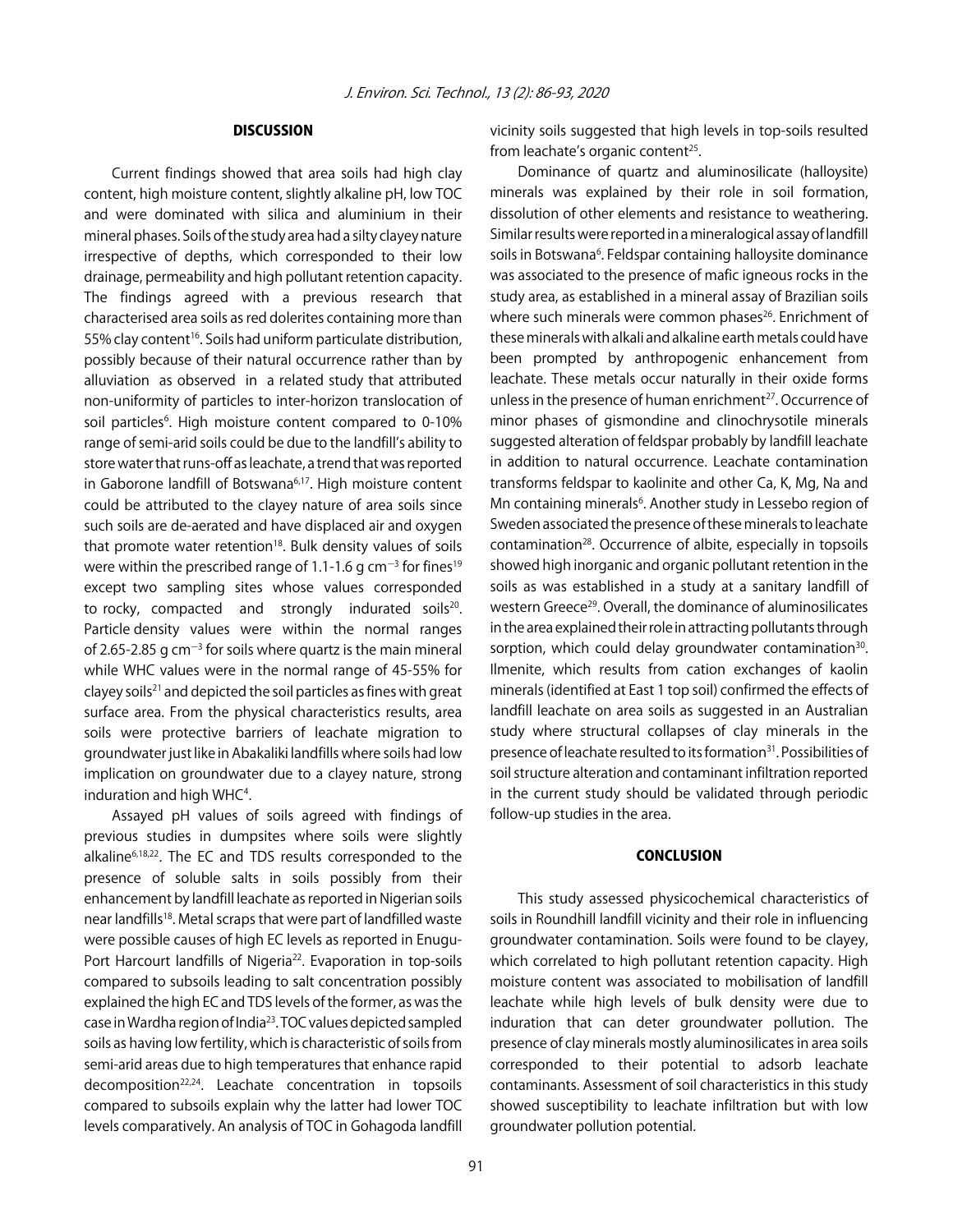#### SIGNIFICANCE STATEMENT

This study discovered a link between physicochemical parameters of soils and groundwater pollution potential at Roundhill landfill vicinity. The results can help to devise measures towards pollution buffering and contaminant attenuation in land and water resources. The research can be replicated in other areas for comparative analysis.

# ACKNOWLEDGMENT

The authors are grateful to the staff of Global Consulting Laboratories, Eastern Cape and Eureka laboratories for their support during fieldwork and in conducting experiments.

# **REFERENCES**

- 1. Adhikari, P., M.K. Shukla, J.G. Mexal and P. Sharma, 2011. Assessment of the soil physical and chemical properties of desert soils irrigated with treated wastewater using principal component analysis. Soil Sci., 176: 356-366.
- 2. Delgado, A. and J.A. Gomez, 2016. The Soil. Physical, Chemical and Biological Properties. In: Principles of Agronomy for Sustainable Agriculture, Villalobos, F.J. and E. Fereres (Eds.). Springer, Cham, Switzerland, ISBN: 978-3-319-46116-8, pp: 15-26.
- 3. Tripathi, A. and D.R. Misra, 2012. A study of physico-chemical properties and heavy metals in contaminated soils of municipal waste dumpsites at Allahabad, India. Int. J. Environ. Sci., 2: 2024-2033.
- 4. Obasi A.I., I.I. Ekpe, E.O. Igwe and E.N. Enwo, 2015. The physical properties of soils within major dumpsites in Abakaliki urban, Southeastern Nigeria and their implications to groundwater contamination. Int. J. Agric. For., 5: 17-22.
- 5. Frentiu, T., M. Ponta, E. Levei, E. Gheorghiu, M. Benea and E. Cordos, 2008. Preliminary study on heavy metals contamination of soil using solid phase speciation and the influence on groundwater in Bozanta-Baia Mare area, Romania. Chem. Speciation Bioavail., 20: 99-109.
- 6. Ngole, V.M., O. Totolo and G.E. Ekosse, 2004. Physico-chemical and mineralogical characterisation of subsurface sediments around Gaborone Landfill, Botswana. J. Applied Sci. Environ. Manage., 8: 49-53.
- 7. Thornton, S.F., J.H. Tellam and D.N. Lerner, 2000. Attenuation of landfill leachate by UK Triassic sandstone aquifer materials: 1. Fate of inorganic pollutants in laboratory columns. J. Contam. Hydrol., 43: 327-354.
- 8. Black, C.A., D.D. Evans, I.E. Evsminger, J.L. White and F.E. Clerk, 1965. Methods of Soil Analysis, Part 1: Physical and Mineralogical Properties, Including Statistics of Measurement and Sampling. American Society of Agronomy Inc., Madison, WI., USA., Pages: 770.
- 9. Piper, C.S., 1950. Soil and Plant Analysis: A Laboratory Manual of Methods for the Examination of Soils and the Determination of the Inorganic Constituents of Plants. Interscience Publishers Inc., New York, USA., Pages: 368.
- 10. Heiskanen, J., 1992. Comparison of three methods for determining the particle density of soil with liquid pycnometers. Commun. Soil Sci. Plant Anal., 23: 841-846.
- 11. Kerry, R., B.G. Rawlins, M.A. Oliver and A.M. Lacinska, 2009. Problems with determining the particle size distribution of chalk soil and some of their implications. Geoderma, 152: 324-337.
- 12. Shukla, A., H. Panchal, M. Mishra, P.R. Patel, H.S. Srivastava, P. Patel and A.K. Shukla, 2014. Soil moisture estimation using gravimetric technique and FDR probe technique: A comparative analysis. Am. Int. J. Res. Formal Applied Nat. Sci., 8: 89-92.
- 13. Jackson, M.L., 1973. Soil Chemical Analysis. 1st Edn., Prentice Hall Ltd., New Delhi, India, Pages: 498.
- 14. Schumacher, B.A., 2002. Methods for the determination of Total Organic Carbon (TOC) in soils and sediments. NCEA-C-1282 EMASC-001, United States Environmental Protection Agency, Environmental Sciences Division, National Exposure Research Laboratory, USA.
- 15. Moore, D.M. and R.C. Reynolds Jr., 1997. X-Ray Diffraction and the Identification and Analysis of Clay Minerals. 2nd Edn., Oxford University Press, Oxford, UK., ISBN-13: 9780195087130, Pages: 378.
- 16. Van Ginkel, C.E., J. O'Keeffe, D.A. Hughes, J.R. Herald and P.J. Ashton, 1993. A situational analysis of water quality in the catchment of the Buffalo river, Eastern Cape, with special emphasis on the impacts of low cost, high-density urban development on water quality, volume 2 (Appendices). WRC Report No. 40S/2/96, Water Research Commission, Pretoria, South Africa, March 1993.
- 17. Ringrose, S., F. Sefe and G. Ekosse, 1995. Progress towards the evaluation of desertification in Botswana. Desertification Control Bull., 27: 62-68.
- 18. Edori, O.S. and W.A. Iyama, 2017. Assessment of physicochemical parameters of soils from selected abattoirs in Port Harcourt, Rivers State, Nigeria. J. Environ. Anal. Chem., Vol. 4, No. 3. 10.41722380-2391.1000194.
- 19. McKenzie, N., K. Coughlan and H. Cresswell, 2002. Soil Physical Measurement and Interpretation for Land Evaluation. CSIRO Publishing, Australia, ISBN-13: 9780643067677, Pages: 379.
- 20. Bowman, G.M. and J. Hutka, 2002. Particle Size Analysis. In: Soil Physical Measurement and Interpretation for Land Evaluation, McKenzie, N.J., K.J. Coughlan and H.P. Cresswell (Eds.). Chapter 17, CSIRO Publishing, Collingwood, VIC., Australia, ISBN-13: 9780643067677, pp: 224-239.
- 21. Sujatha, K.N., G. Kavya, P. Manasa and K. Divya, 2016. Assessment of soil properties to improve water holding capacity in soils. Int. Res. J. Eng. Technol., 3: 1777-1783.